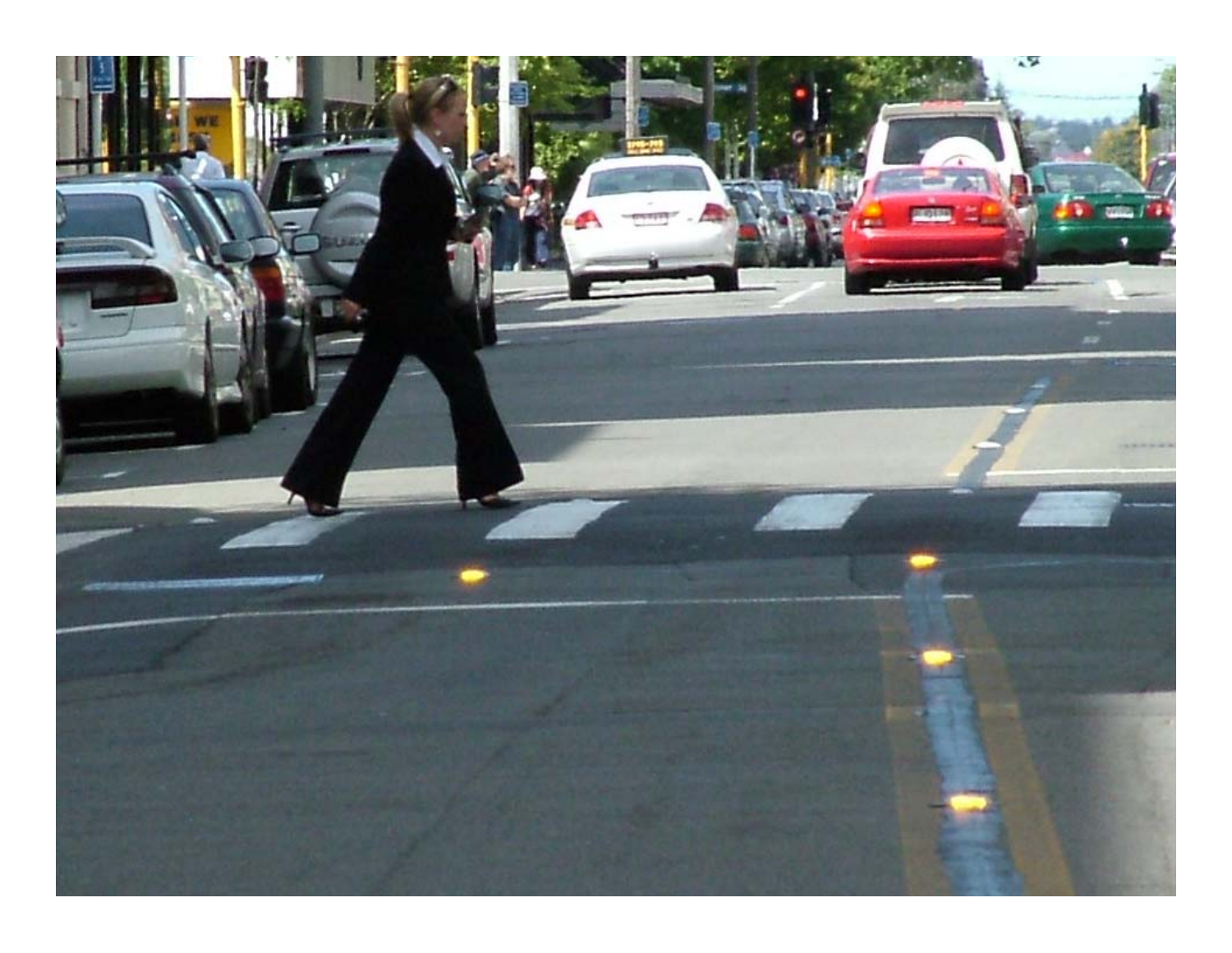## **"WALKING, ITS NOT ROCKET SCIENCE"**

In 1920 just 40 years after Edison invented the incandesant bulb, a Frenchman patented an in road lighted crosswalk.

So in 2006, Christchurch is trialling it's first in road pedestrian warning system some 86 years later. So why do we not see these systems on every crosswalk.

Of course in 1920 the benefits of the electric light bulb were still marvelled around the developing world. Bulbs of the day were fragile enough as encased in glass and placed metres above the road, safe as to say placing them in the roadway at the mercy of the traffic was not considered a practical concept.

However it would not take much thought from drivers among you to be clear on the benefits of flashing lights across the road to influence your approach to such obstacles.

Nobody wants to kill or injure a pedestrian it is as much a life changing experience for the victim as it is for the driver.

An aging population and increasing pressures on urban streets makes split second decisions the difference between life and death.

Technology now is on our side, and increasingly money is being shifted from reducing the consequences of an accident to preventing it all together, moving away from the ambulance at the end of the cliff approach if you will.

For most safety measures to come into effect such as road side barriers, airbags etc, you have to have an accident in the first place.

Unfortunately the homosapien, pedestrian as yet does not come with such safety devices. Genetic engineering may afford some features in the future but for now our best form of defence is prevention.

Recently installed as a trail in Hereford St by Harding Traffic is one of the worlds leading in road lighting technologies. This technology utilises inductive transfer or IPT to power LED road studs. This technology addresses the issues first identified in 1920. With no physical wire connection and an installation technique which allows the marker to float above the road surface, the problems of the old incandesant bulb are behind us.

Hereford St represents the 288<sup>th</sup> installation for this New Zealand invented and manufactured technology, Smartstud™. Now installed over 300km of road with over 20,000 light heads, and installed in 19 countries around the globe. 187 of these installations are lighted crosswalks, which over 90% of these are in the US market. Our company is installing on average 12 lighted crosswalks a month across the United States.